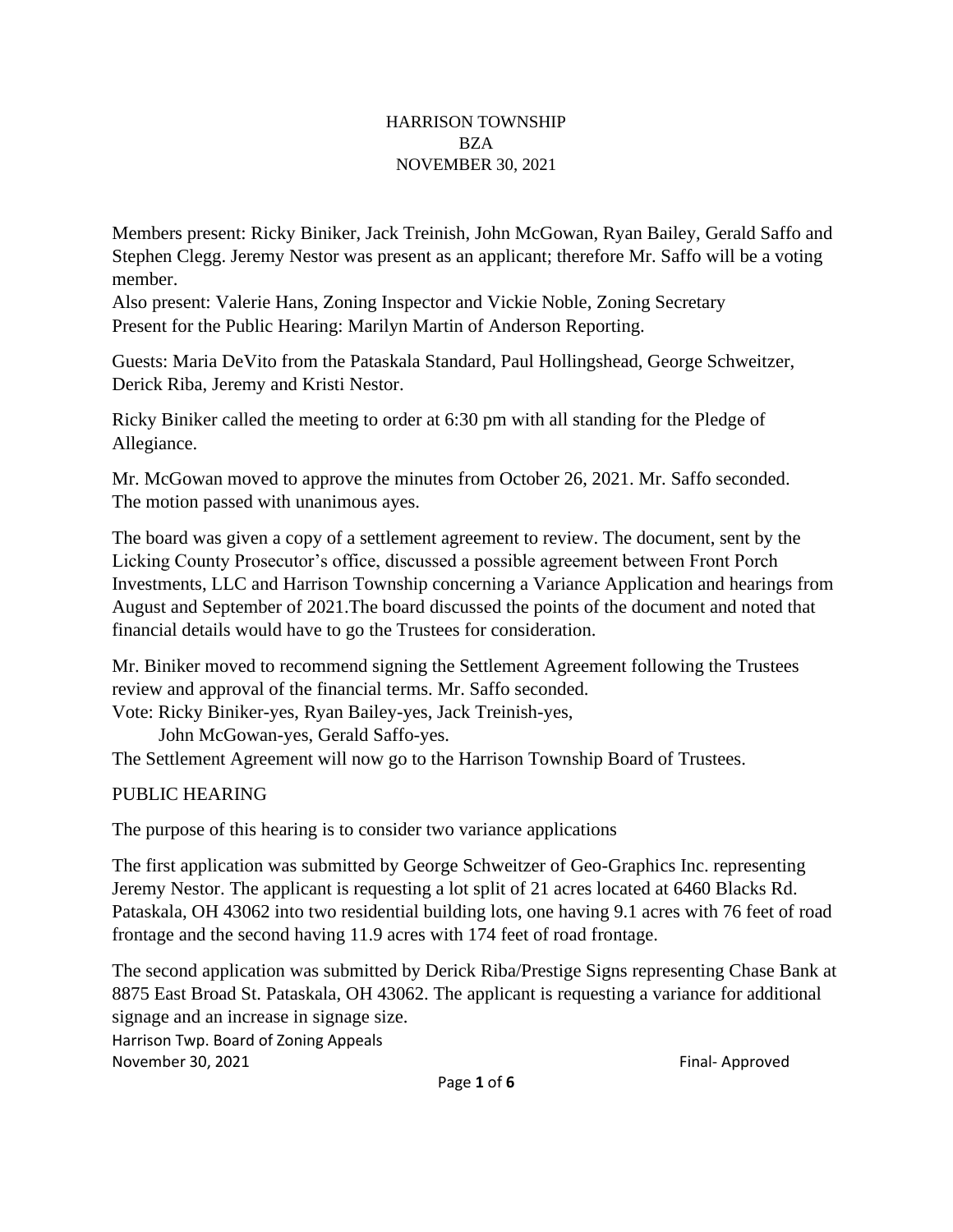The public hearing was called to order at 7:00 pm by Ricky Biniker with all standing for the Pledge of Allegiance.

Mr. Biniker asked all who wished to speak be sworn in by the court reporter.

Mr. Biniker read the application for 6460 Blacks Rd. Pataskala, OH 43062.

Mr. Schweitzer said the lot has 250 feet of frontage and according to the zoning districts could fit into three districts. The frontage requirement would meet requirements except for the Agricultural District. He also said the driveway would have to be approved by the county. Mr. Nestor added that he does not plan to build immediately on the lot. He pointed out that the property east of his property has 40 feet of road frontage so his request would not be out of order for the neighborhood.

Ms. Hans was asked to give her report. \*\*\*\*\*\*\*\*\*\*\*\*\*\*\*\*\*\*\*\*\*\*\*\*\*\*\*\*\*\*\*\*\*\*\*\*\*\*\*\*\*\*\*\*\*\*\*\*\*\*\*\*\*\*\*\*\*\*\*\*\*\*\*\*\*\*\*\*\*\*\*\*\*\*\*\*\* November 30, 2021

*Harrison Township Zoning Inspector's report and recommendation for a variance application for 6460 Blacks Rd., Pataskala, Ohio 43062 submitted by George Schweitzer, P.E. for Jeremy Nestor.*

*The applicant is proposing to subdivide his 20.917-acre parcel into two residential lots, 9.1 and 11.9 acres in size. The lot with his existing home will have 174 feet of road frontage while the additional lot will have 76 feet of road frontage. The property is located in the B-1, AG and R-45 zoning districts with a minimum road footage by code of 150 feet.*

*This recommendation will follow the requirements of the Harrison Township Zoning Resolution Section 4.12 2. a-g Area Variance. The Board of Zoning Appeals shall review the particular facts and circumstances of this area variance in terms of the following standards and shall find adequate answers to the questions that establish the criteria for establishing practical difficulty in the use of the property.*

*a. Whether the property in questions will yield a reasonable return or whether there can be any beneficial use of the property without a variance.*

*The property is already being used as a residence and will continue to do so without a variance.*

*b. Whether the variance is substantial.*

Harrison Twp. Board of Zoning Appeals November 30, 2021 **Final-** Approved **Final-** Approved *The property is zoned Business (B-1), agricultural (AG) and Residential (R-45). These zoning districts require a minimum road frontage of 150 feet and minimum lot width of 150 feet. The variance is not substantial as the applicant exceeds the minimum lot width of 150 feet on one*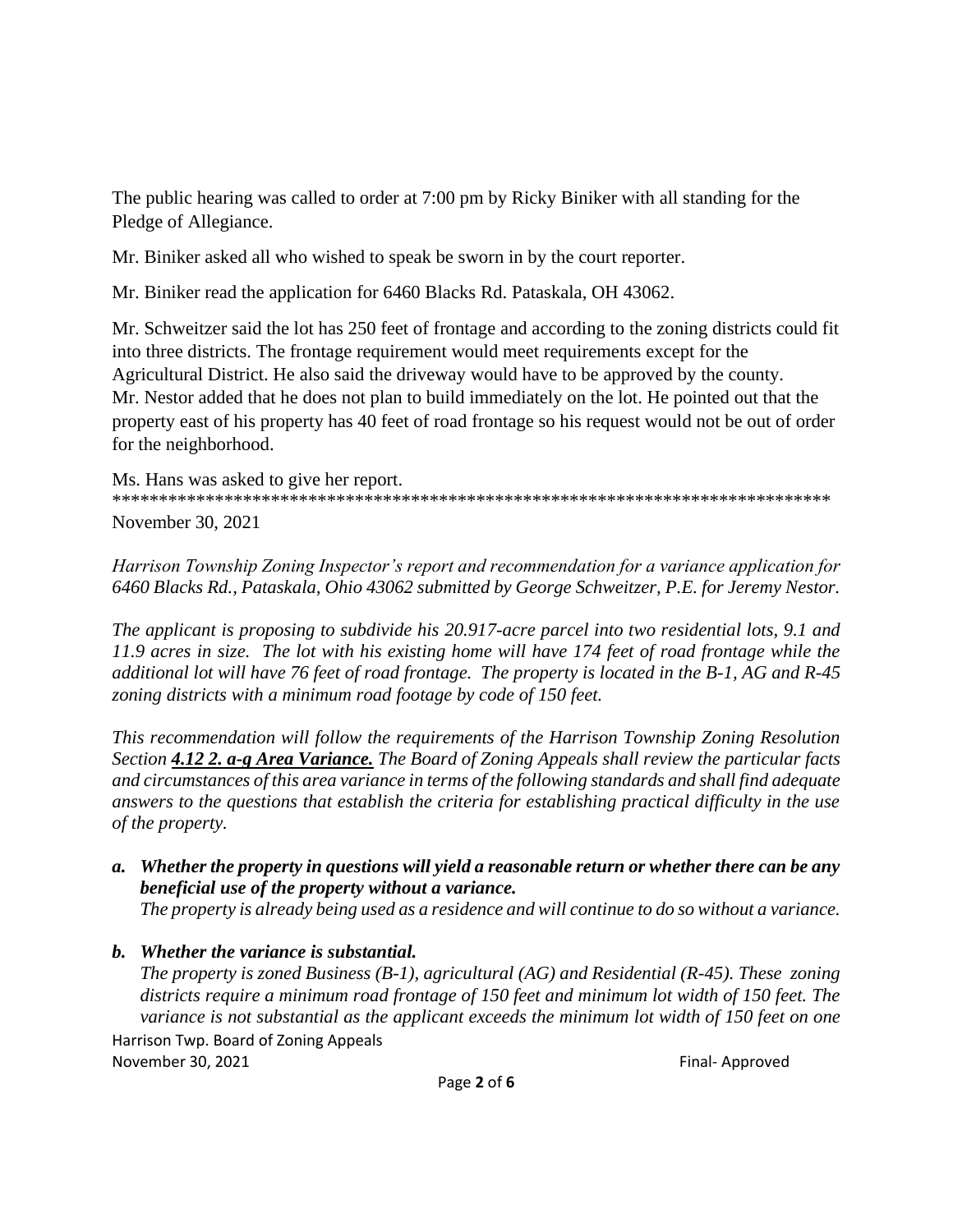*lot and is asking for a variance that is less than 50% on the second lot. The applicant is proposing for of the lots to have 76 feet of road frontage which reflects a 49% (74') variance from the 150-foot minimum road frontage. The proposed lots also exceed the minimum size of lots in the zoning districts in which they are located.*

- *c. Whether the essential character of the neighborhood would be substantially altered or whether adjoining properties would suffer a substantial detriment as a result of the variance. The essential character of the neighborhood would not be substantially altered, as there are existing homes on similarly sized lots in the vicinity of this property . They would not suffer substantial detriment as the existing homes built in the area have similar road frontages.*
- *d. Whether the variance would adversely affect the delivery of governmental services (e.g., water, sewer, garbage, medical, fire, police).*

*This variance will not influence delivery of any governmental services as it does not change the ability for those services to reach existing or proposed new residences.*

*e. Whether the property owner purchased the property with knowledge of the zoning restriction.*

*The property owner stated that they were not aware of the zoning restriction when they purchased the property.*

*f. Whether the property owner's predicament feasibly can be prevented or corrected through some method other than a variance.*

*The applicant could not subdivide the 20.917-acre lot into two lots without the requested variance because the existing lot only has 250 feet of road frontage.*

*g. Whether the spirit and intent behind the zoning requirement would be observed and substantial justice done by granting the variance.*

*The issue is the reduced amount of road frontage for one of the proposed lots. I am aware that there are several other lots in Harrison Township with significantly less road frontage than what the applicant is proposing. Those lots also have shared driveways and had variances approved in the last 10 years. The spirit and intent behind the zoning requirements would still be observed and substantial justice would be done by granting the variance as it will promote use of the property while retaining the rural character of the area.*

## *Zoning Inspector's Recommendation*

*I would recommend approval of this variance with the following conditions:*

*1. That the road frontage for the proposed lots will be 76 feet for the 9.1-acre lot and 174 feet for the 11.9-acre lot.*

Harrison Twp. Board of Zoning Appeals November 30, 2021 **Final-** Approved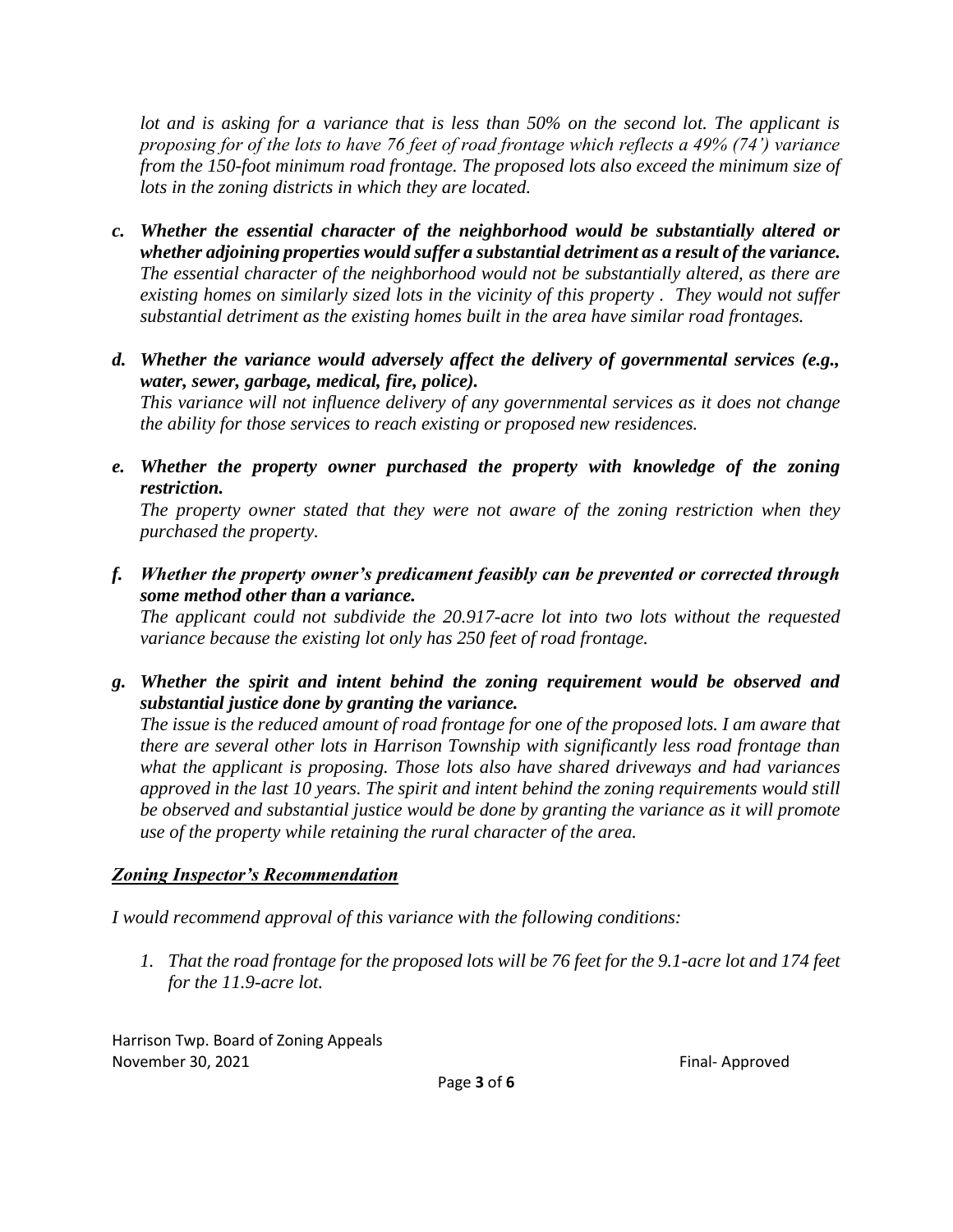2. That the applicant will comply with all other requirements of the Harrison Township Zoning Resolution.

Respectfully submitted, Valerie L. Hans **Harrison Township Zoning Inspector** 

Ms. Hans added that the 150 foot would be met at the building line.

There were not questions or comments from the floor.

Mr. McGowan asked if a shared driveway is planned. Mr. Nestor said since he will not be building immediately, he will go to the county at a later date to determine the driveway specifics.

Mr. Treinish moved to approve the variance for 6460 Blacks Rd. Pataskala, OH 43062 with the recommendations from the zoning inspector. Those conditions are as follows:

- 1. That the road frontage for the proposed lots will be 76 feet for the 9.1-acre lot and 174 feet for the 11.9-acre lot.
- 2. That the applicant will comply with all other requirements of the Harrison Township Zoning Resolution.

Mr. Biniker seconded.

Vote: Ricky Biniker-yes, Ryan Bailey-yes, Jack Treinish-yes, John McGowan-yes, Gerald Saffo-yes.

Mr. Biniker read the application for 8875 East Broad St. Pataskala, OH 43062

Mr. Riba said the signs are following National Branding Standards and would be like signage on other Chase Banks

Ms. Hans was asked to give her report. 

*November 30, 2021* 

Harrison Township Zoning Inspector's report and recommendation for a variance application for 8875 East Broad St., Pataskala, Ohio 43062 submitted by Derick Riba/Prestige Signs for Chase Bank.

The applicant is proposing a sign variance to permit one additional wall sign. In addition, each wall sign exceeds the size allowed by code by 4.9 s.f. The property is located in the B-1 zoning district and is surrounded by existing businesses.

This recommendation will follow the requirements of the Harrison Township Zoning Resolution Section 4.12 2. a-g Area Variance. The Board of Zoning Appeals shall review the particular facts

Harrison Twp. Board of Zoning Appeals November 30, 2021

Final-Approved

Page 4 of 6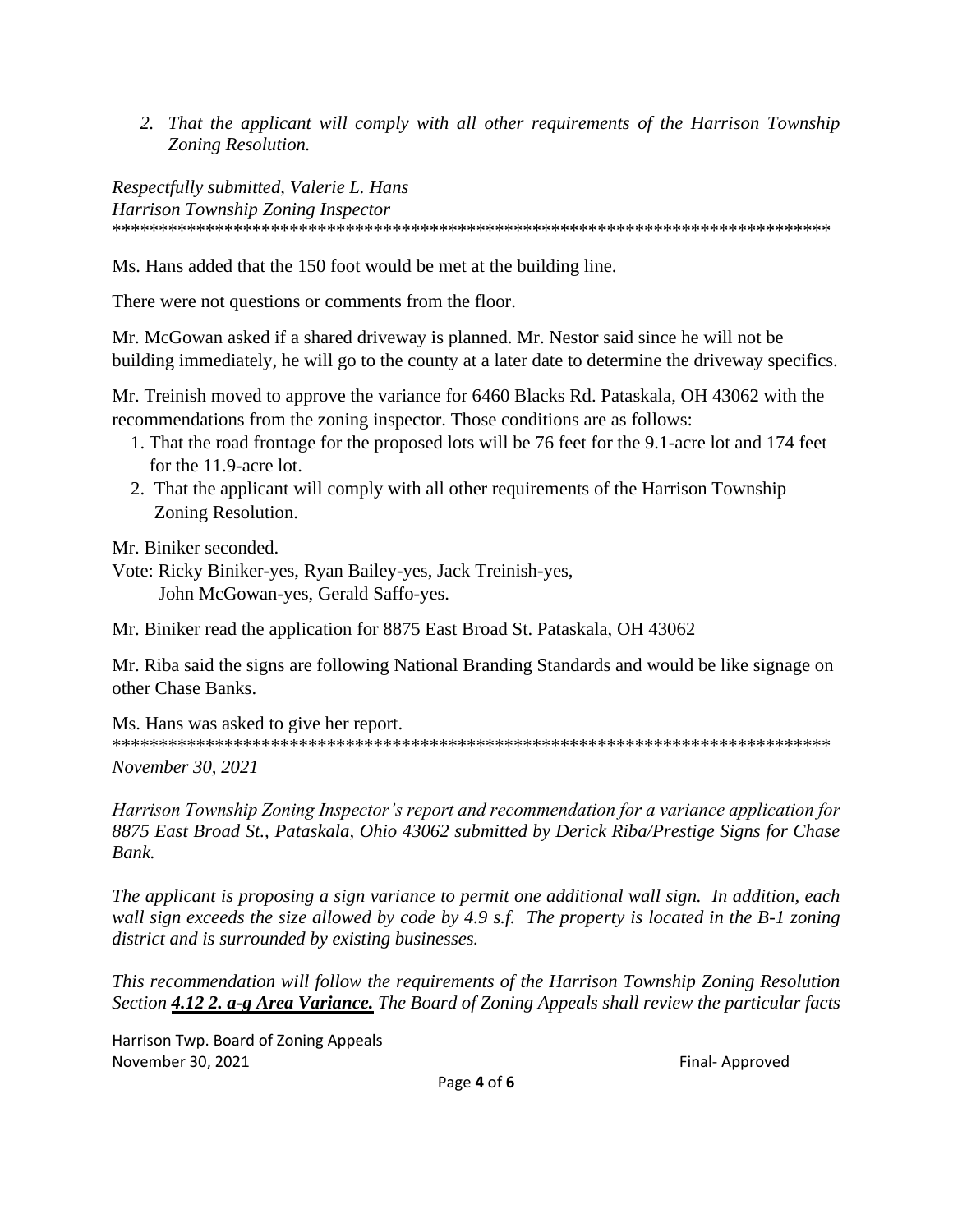*and circumstances of this area variance in terms of the following standards and shall find adequate answers to the questions that establish the criteria for establishing practical difficulty in the use of the property.*

*a. Whether the property in questions will yield a reasonable return or whether there can be any beneficial use of the property without a variance.*

*The property is being developed as a business and will continue to do so without a variance. However, the neighboring businesses have also received signage variances for similar situations.*

## *b. Whether the variance is substantial.*

*The property is zoned Business (B-1). The applicant is proposing two wall signs on the north and west faces of the building. Each of these wall signs will be 36.9 s.f. which exceeds the 32 s.f. maximum size allowed by code. This reflects a 14% (4.9 s.f.) variance for sign size which is not substantial. The additional wall sign is also not a substantial request as it is something that has been done on the other high visibility business properties near this intersection.*

- *c. Whether the essential character of the neighborhood would be substantially altered or whether adjoining properties would suffer a substantial detriment as a result of the variance. The essential character of the neighborhood would not be substantially altered, as there are existing businesses in the vicinity of this property . They would not suffer substantial detriment as the existing businesses built in the area have similar signage.*
- *d. Whether the variance would adversely affect the delivery of governmental services (e.g., water, sewer, garbage, medical, fire, police).*

*This variance will not influence delivery of any governmental services as it does not change the ability for those services to reach existing or proposed new businesses.*

*e. Whether the property owner purchased the property with knowledge of the zoning restriction.*

*The property owner stated that they were not aware of the zoning restriction when they purchased the property.*

*f. Whether the property owner's predicament feasibly can be prevented or corrected through some method other than a variance.*

*The applicant could reduce the size and number of their wall signs; however, that would result in significantly less visibility for this business compared to the neighboring businesses.*

*g. Whether the spirit and intent behind the zoning requirement would be observed and substantial justice done by granting the variance.*

*The issue is the increased amount of sign square footage as well as the additional wall sign. I am aware that there are several other businesses in Harrison Township with similarly sized* 

Harrison Twp. Board of Zoning Appeals November 30, 2021 **Final-** Approved **Final-** Approved